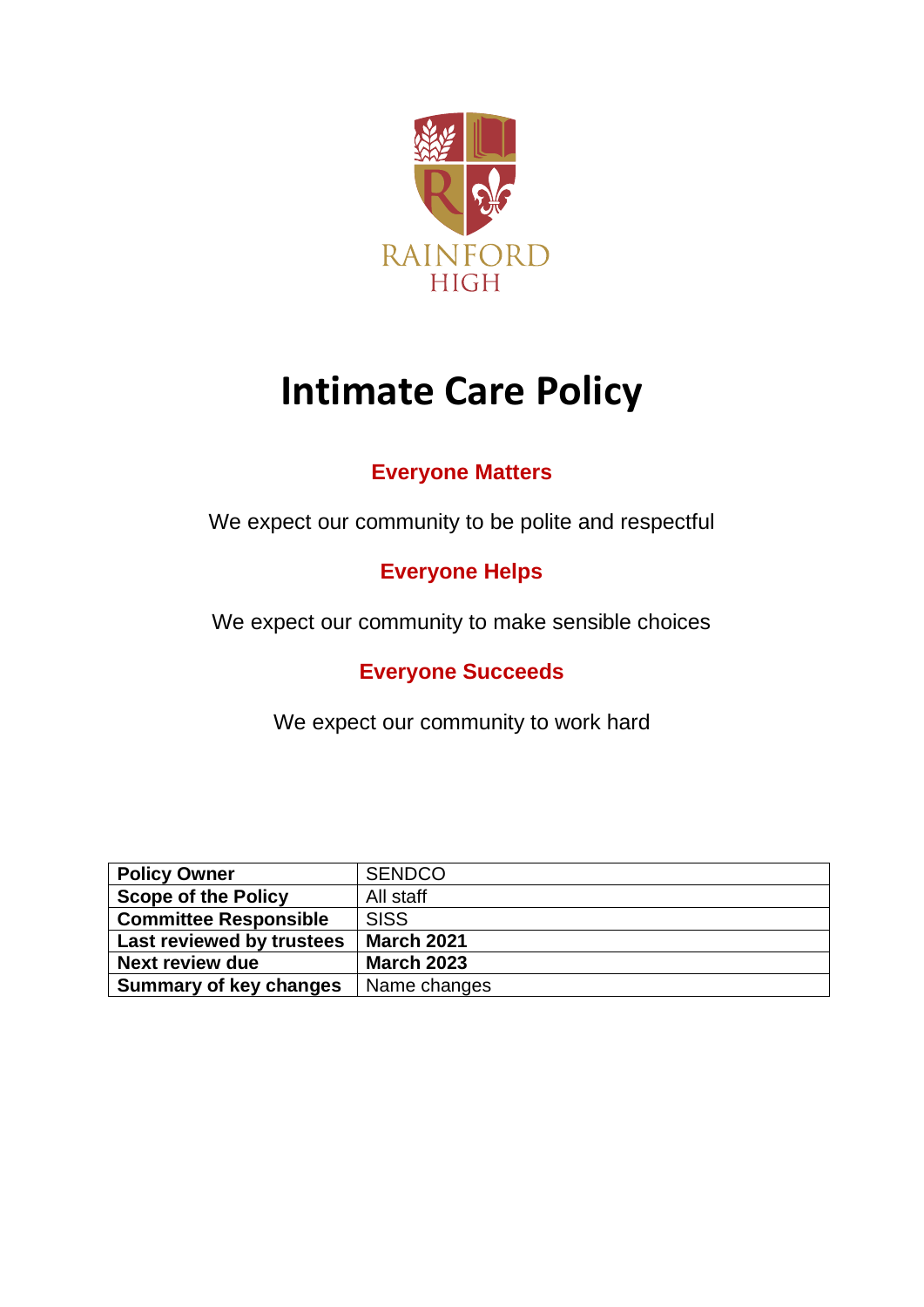## **Rationale**

Rainford High is committed to ensuring that all staff responsible for the intimate care of children will undertake their duties in a professional manner at all times. We recognise that there is a need to treat all children with respect and dignity when intimate care is given. No child should be attended to in a way that causes distress, embarrassment or pain.

Children's dignity will be preserved and a high level of privacy, choice and control will be provided to them. Staff that provide intimate care to children have a high awareness of safeguarding issues. Staff will work in partnership with parents/carers to provide continuity of care. Intimate personal care includes hands-on physical care in personal hygiene, and physical presence or observation during such activities.

Intimate care is any care which involves washing, touching or carrying out an invasive procedure to intimate personal areas. In most cases such care will involve procedures to do with personal hygiene and the cleaning of associated equipment as part of the staff member's duty of care. In the case of specific procedures only the staff suitably trained and assessed as competent should undertake the procedure (e.g. the administration of rectal diazepam).

Intimate personal care tasks can include:

- body bathing other than to arms, face and legs below the knee.
- toileting, wiping and care in the genital and anal areas.
- dressing and undressing.
- application of medical treatment, other than to arms, face and legs below the knee
- supporting with the changing of sanitary protection

Along with care, safety and hygiene, these procedures must consider a student's dignity and privacy and take into account their age, gender, culture along with their physical and developmental needs.

This policy deals with all aspects of personal care and intimate support for children attending Rainford High.

This policy includes details of:

- *support and maintain pupils' rights to privacy and dignity*
- *safeguard pupils and adults from any misunderstanding of support*
- *identify situations which have elements of intimate or close personal contact and ensure they are supported accordingly*
- *guarantee consistency of support and procedures whilst being sensitive to individual need*
- *identify the responsibilities of adults involved*
- *dispose of waste as per protocol*

#### **The person with Lead Responsibility is: - Jo Burgess (SENCo)**

Medical notes are delegated to the Curriculum Leaders to disseminate to their teams to ensure staff are aware of who the children are and what their medical needs are.

This policy supports the safeguarding and welfare requirements of the Disability Discrimination Act 2005. *Rainford High* will ensure that:

• *No child's physical, mental or sensory impairment will have an adverse effect on their ability to take part in day to day activities.*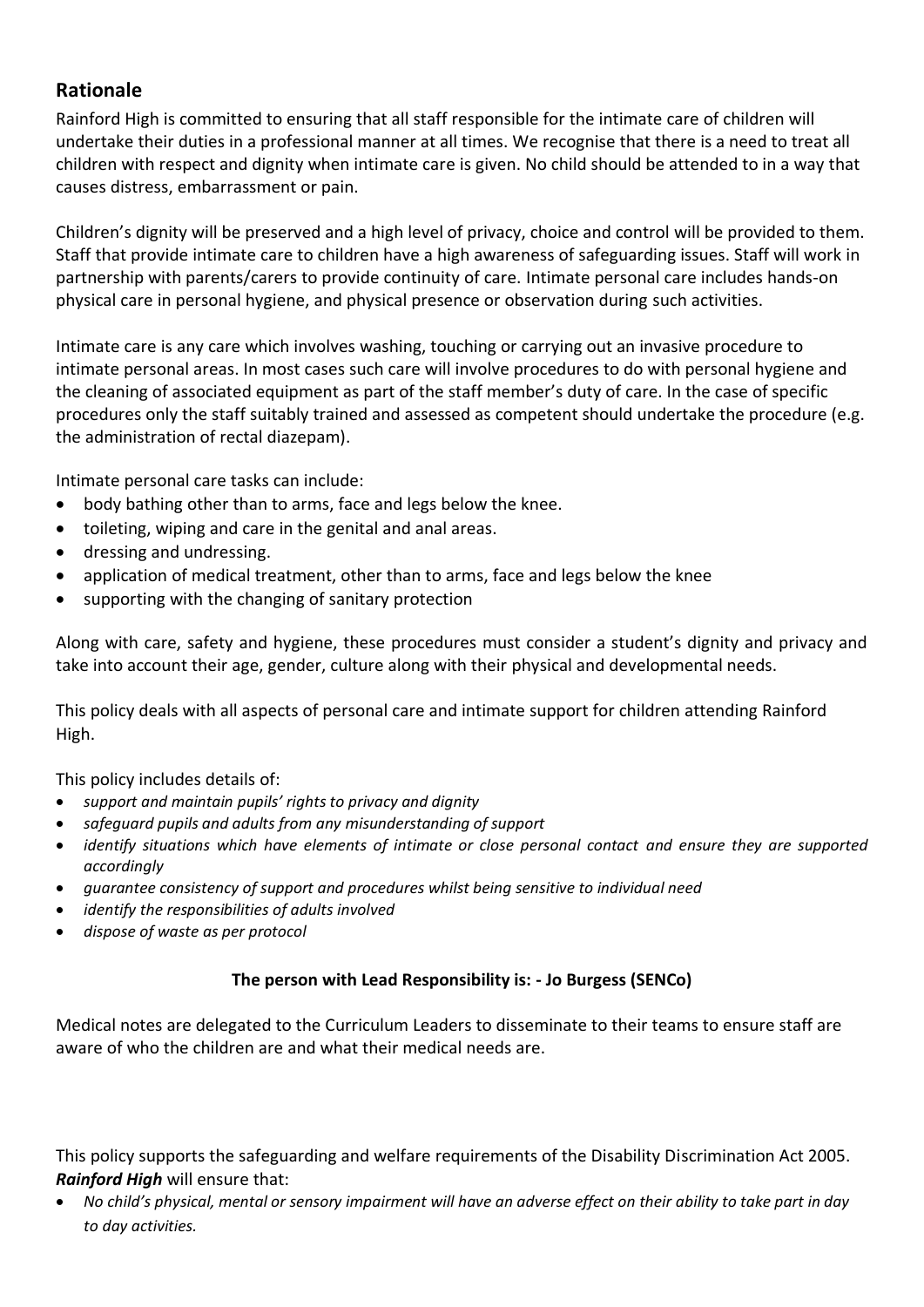- *No child with a named condition that affects personal development will be discriminated against.*
- *No child who is delayed in achieving continence will be refused admission.*
- *No child will be sent home or have to wait for their parents/carer due to incontinence.*
- *Adjustments will be made for any child who has delayed incontinence.*

#### **Compliance**

This policy has been written with reference to the following guidance and documents:

- *Equality Act 2010: advice for schools DfE Feb 2013*
- *SEND Code of Practice 0 – 25*
- *UNICEF Convention of the Rights of the Child*
- *Keeping Children Safe in Education (2015)*

#### **Safeguarding**

All child concern matters must be reported to the person in school designated to deal with such issues. Set procedures must be followed (see safeguarding procedures within the Rainford High Staff Handbook.) Staff are safeguarding trained and are aware of the DFES booklet 'What to do if you think a child is being abused' and will follow the guidance given. If a member of staff is concerned about any physical or emotional changes, such as marks, bruises, soreness, distress etc. they will immediately inform the appropriate Safeguarding Officer:

- Mr Kenyon Designated Safeguarding Lead & Prevent Lead
- Mr Mark White Designated Safeguarding & Prevent Lead
- Miss Litherland Designated Safeguarding Officer
- Mr Pendlebury Designated Safeguarding Officer
- Mrs McCartney Designated Safeguarding Officer
- Mrs Sheedy Designated Safeguarding Officer

Should a child become unhappy about being cared for by a particular member of staff, the SENCo will look into the situation and record any findings. These will be discussed with the child's parents/carers in order to resolve the problem. If necessary, the SENCo will liaise with other agencies and seek guidance. **If a child makes an allegation against a member of staff, the procedure set out in the Safeguarding Policy will be followed.** 

#### **Health & Safety**

All staff should be aware of and adhere to general Health and Safety guidelines. Risk assessments should be carried out taking the advice of relevant personnel. All equipment must be serviced and maintained in accordance with legal requirements.

**Any Health and Safety concerns should be reported to Alex Marsh (Health & Safety Manager) who will act on the information accordingly.**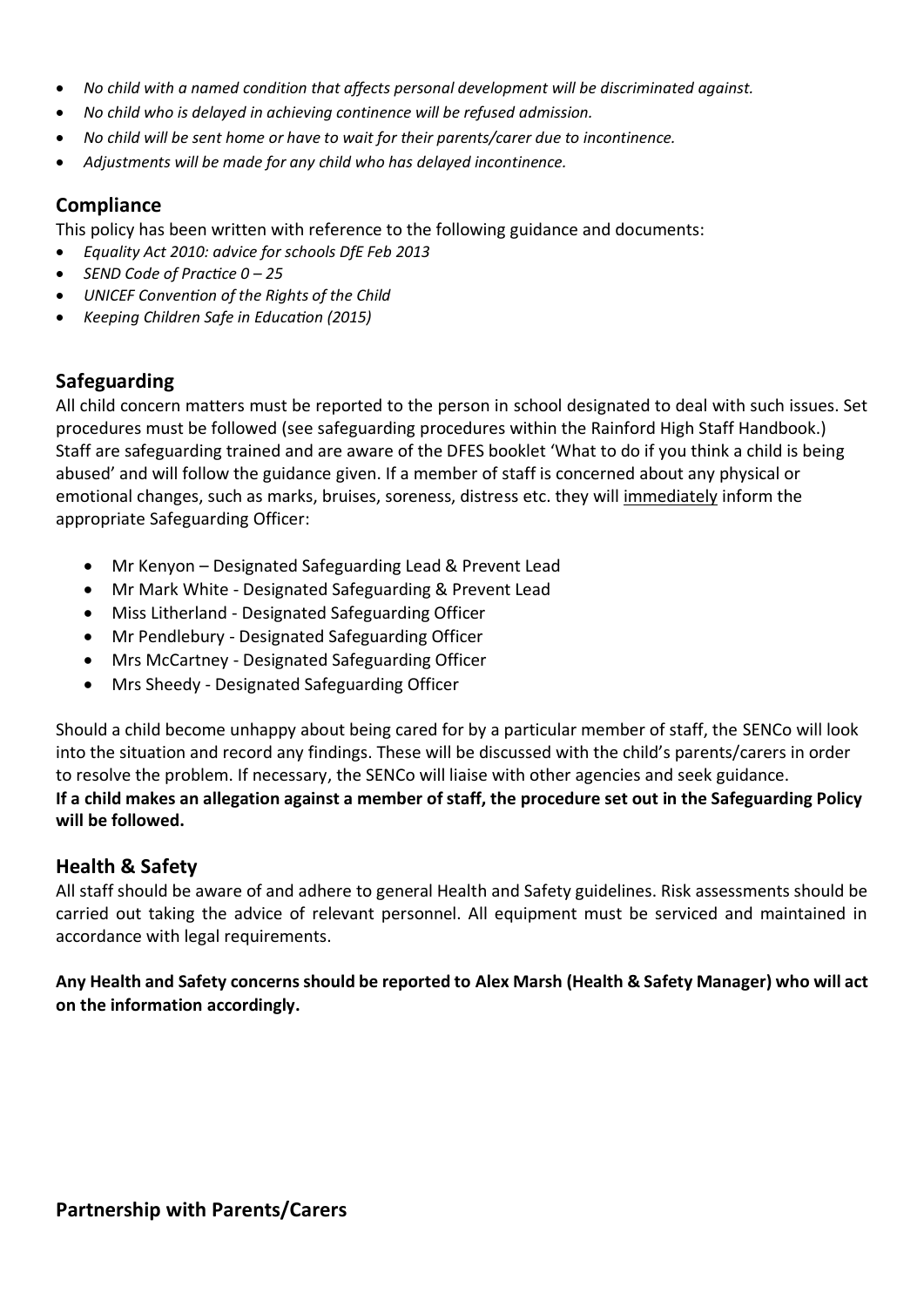Staff at Rainford High will work in partnership with parents/carers to provide care appropriate to the needs of the individual child and together will produce a management plan. The management plan will set out:

- *what care is required*
- *number of staff needed to carry out the task (if more than one person is required , reason will be documented)*
- *additional equipment required*
- *child's preferred means of communication (e.g. visual, verbal). Agree terminology for parts of the body and bodily functions*
- *child's level of ability i.e. what tasks they are able to do by themselves*
- *acknowledge and respect for any cultural or religious sensitivities related to aspects of Intimate Care*
- *be regularly monitored and reviewed in accordance with the child's development*

Parents/Carers are asked to supply the following:-

- *spare nappies/ pads/ sanitary products*
- *wipes, creams, nappy sacks etc.*
- *spare clothes*
- *spare underwear*

#### **DBS Checks**

All adults participating in activities requiring intimate/close personal care will have undergone statutory police checks and will be in possession of an enhanced DBS check.

#### **Intimate Care Tasks**

Cover any tasks that involves the dressing and undressing, washing including intimate parts, helping someone use the toilet, changing nappies or carrying out a procedure that requires direct or indirect contact to an intimate personal area.

#### **Best practice for Intimate Care Staff**

The management of all children with intimate care needs will be carefully planned. The child who requires care will be treated with respect at all times; the child's welfare and dignity is of paramount importance. Staff who provide intimate care are fully aware of best practice. Suitable equipment and facilities will be provided to assist children who need special arrangements following assessment from the appropriate agencies.

It is essential that the adult who is going to change the child informs the teacher and/or another member of staff that they are going to do this. There is no written legal requirement that two adults must be present. However, in order to completely secure against any risk of allegation, a second member of staff may be present where resources allow.

Staff will be supported to adapt their practice in relation to the needs of individual children taking into account developmental changes such as the onset of puberty or menstruation. Wherever possible staff involved in intimate care will not be involved in the delivery of sex education to the children in their care as an extra safeguard to both staff and children involved.

The child will be supported to achieve the highest level of autonomy that is possible given their age and abilities. Staff will encourage each child to do as much for him/herself as they are able. Individual Intimate Care Management Plans will be drawn up for children as appropriate to suit the circumstances of the child.

Each child's right to privacy will be respected. Careful consideration will be given to each child's situation to determine how many carers will need to be present when the child is toileted.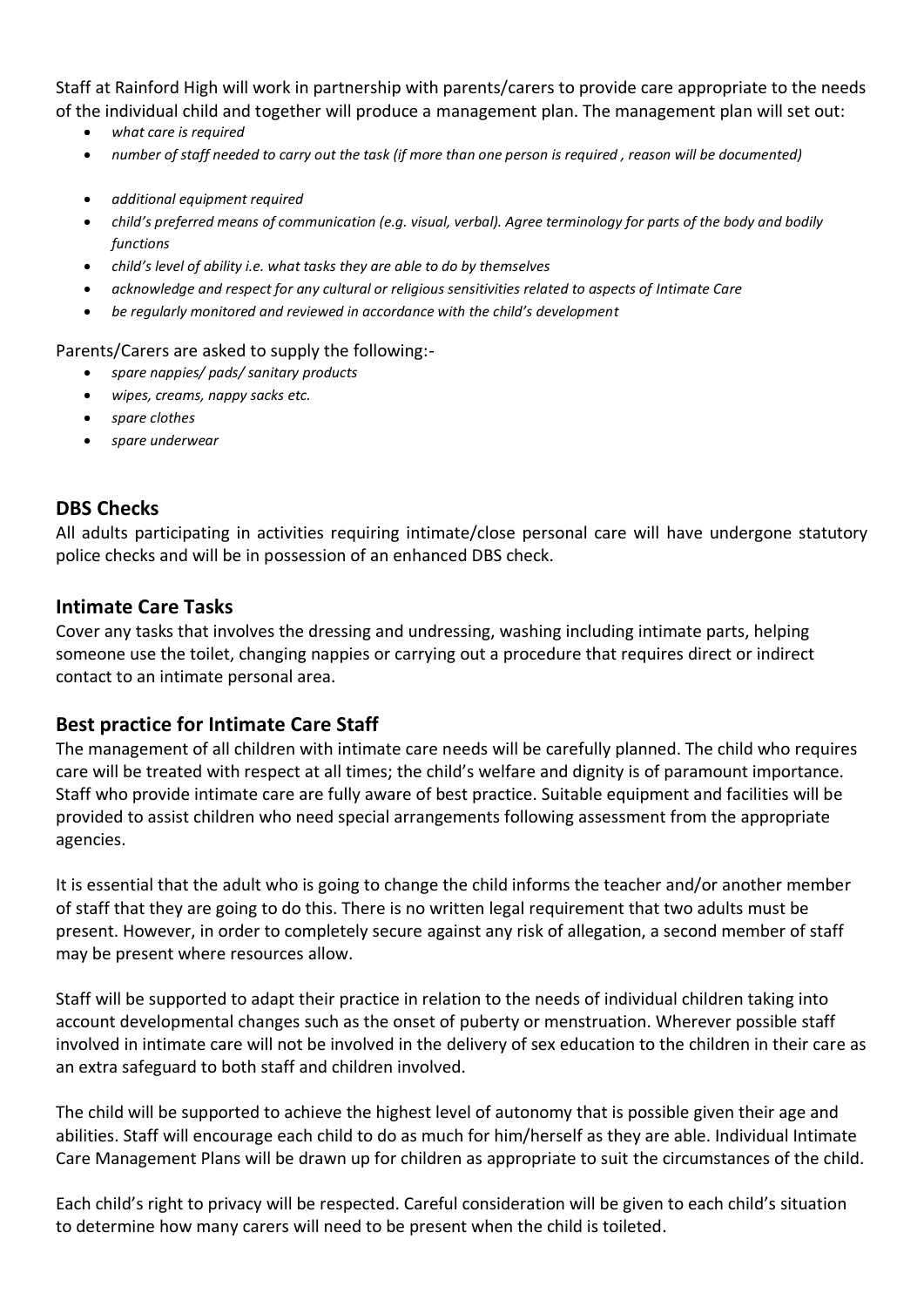#### **Procedures**

When Intimate Care is given, the member of staff explains fully each task that is carried out, and the reason for it before moving into a pupil's personal space. Verbal prompts must be given before touching, handling or moving a pupil.

If appropriate, staff should encourage children to do as much for themselves as they can, lots of praise and encouragement will be given to the child when they achieve.

All staff working in Intimate Care must have a full DBS. There must be 2 members of staff present at any time when Intimate Care is taking place.

Specific staff members are identified to change a child with known needs and that they plan and record their work with that child after every event. A written record will be kept every time a child has an invasive medical procedure, e.g. support with catheter usage. This will be kept in an agreed format.

Disabled pupils may need help with medical procedures such as the administration of rectal medication, managing catheters or colostomy bags.

These procedures will be discussed with parents/carers and documented in the pupil's individual healthcare plan.

They will only be carried out by staff who have been trained.

Staff will follow **infection control guidelines** and ensure that any medical items are disposed of correctly.

Staff are expected to consistently use recommended equipment to assist with movement and transfers as per Medicine, Hygiene, Manual Handling and Care Plans policy. Equipment should be regularly audited every half term and staff should inform Lead First Aid Staff/SENCo should parents need to be contacted to refresh supplies for their child.

## **Toileting and Changing**

The following points must be taken into consideration:

- *1. The need for privacy whilst being aware of the need to protect pupils from inappropriate touching.*
- *2. The need for privacy whilst being aware of the need to protect staff from allegations of inappropriate touching.*
- *3. Consistency of approach with necessary information, routines and verbal prompts communicated to staff assisting.*
- *4. Awareness of assistant's personal hygiene procedures to include the use of gloves, aprons, etc. and emphasise the importance of correct hand washing.*
- *5. Awareness of general hygiene and disposal of waste procedures.*
- *6. Ensure that females and boys who catheterise are cleaned 'front to back' to prevent the risk of infection.*
- *7. Give sufficient time for the pupil to achieve, to be aware of expectations, and be familiar with the type and frequency of prompts.*
- *8. Encourage as much independence as possible (where appropriate), using the progression of skills appropriate to individual need i.e.*
	- *Opportunity*
	- *Dependence*
	- *Co-operation*
	- *Participation*
	- *Supervised independent action*
		- *Independence*
- *9. Agree upon the mix of male/female adult assistance with boy/girl pupils. It may not be appropriate for older boys to be assisted by female support staff.*
- *10. Only use creams/lotions/wipes etc. with written permission of parents.*
- *11. Secure written parental agreement to procedures.*

## **Dealing with body fluids**